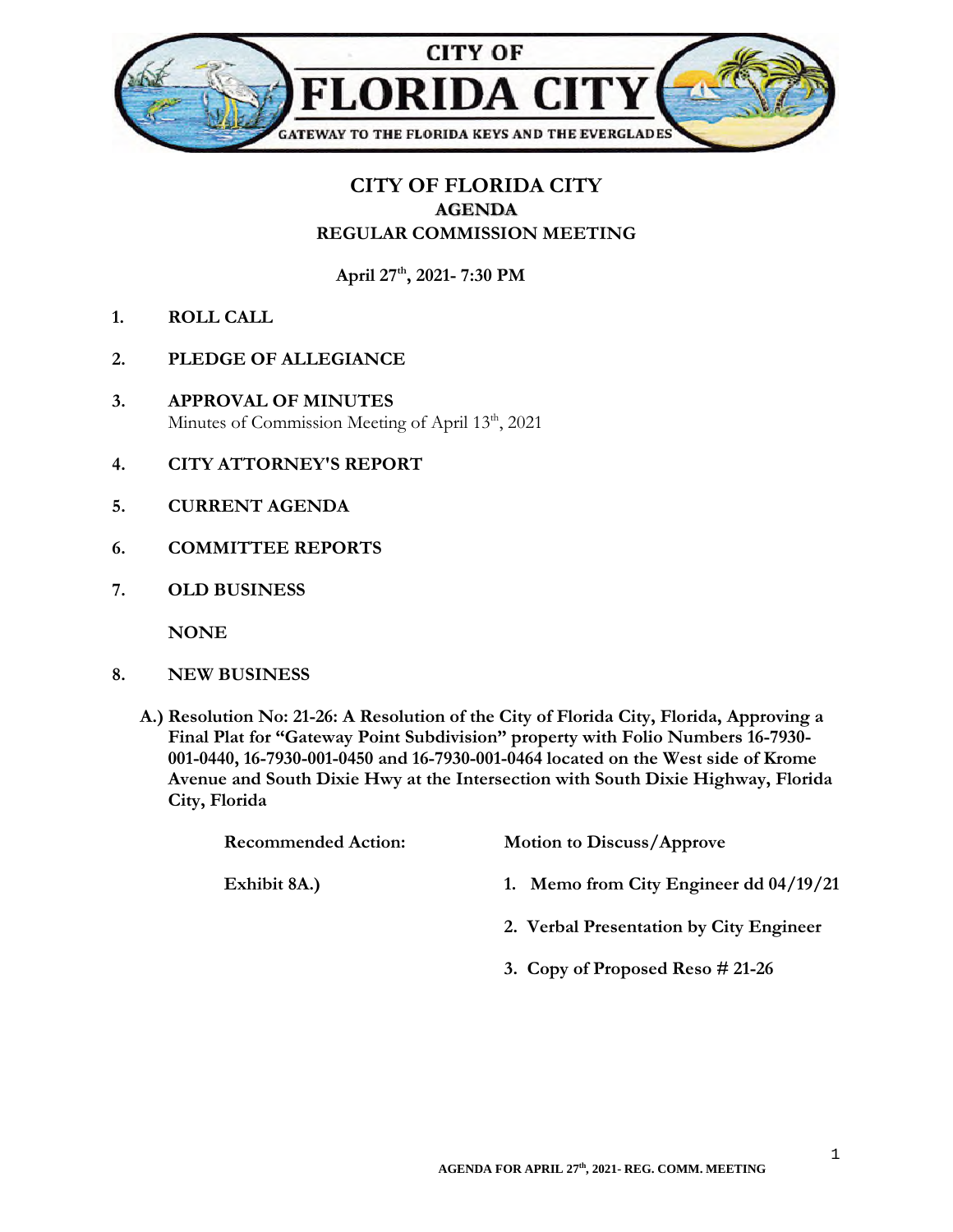**B.) Resolution No: 21-27: A Resolution of the Mayor and the City Commission of the City of Florida City, Florida, Approving and Authorizing Miami-Dade County to Create and establish the Hadley Place Subdivision; Expressing its desire for immediate Transfer of Control from Miami-Dade County to the City of Florida City upon Creation of the Hadley Place Subdivision Multipurpose Maintenance Special Taxing District Pursuant to Section 18-3.1 of the Code Of Miami Dade County; Providing for Transmittal; Providing for an Effective date** 

| <b>Recommended Action:</b> | <b>Motion to Discuss/Approve</b>       |
|----------------------------|----------------------------------------|
| Exhibit 8B.)               | 1. Memo from City Planner dd 04/21/21  |
|                            | 2. Verbal Presentation by City Planner |
|                            | 3. Copy of Proposed Reso $\# 21-27$    |

**C.) Resolution No: 21-28:A Resolution of the Mayor and City Commission of the City of Florida City, Florida, Approving and Authorizing Miami-Dade County to Create and establish the Sebastian Place Subdivision; Expressing its desire for immediate Transfer of Control from Miami-Dade County to the City of Florida City upon Creation of the Sebastian Place Subdivision Multipurpose Maintenance Special Taxing District Pursuant to Section 18-3.1 of the Code Of Miami Dade County; Providing for Transmittal; Providing for an Effective date** 

| <b>Recommended Action:</b> | <b>Motion to Discuss/Approve</b>        |
|----------------------------|-----------------------------------------|
| Exhibit 8C.)               | 1. Memo from City Planner dd $04/21/21$ |
|                            | 2. Verbal Presentation by City Planner  |
|                            | 3. Copy of Proposed Reso $#21-28$       |